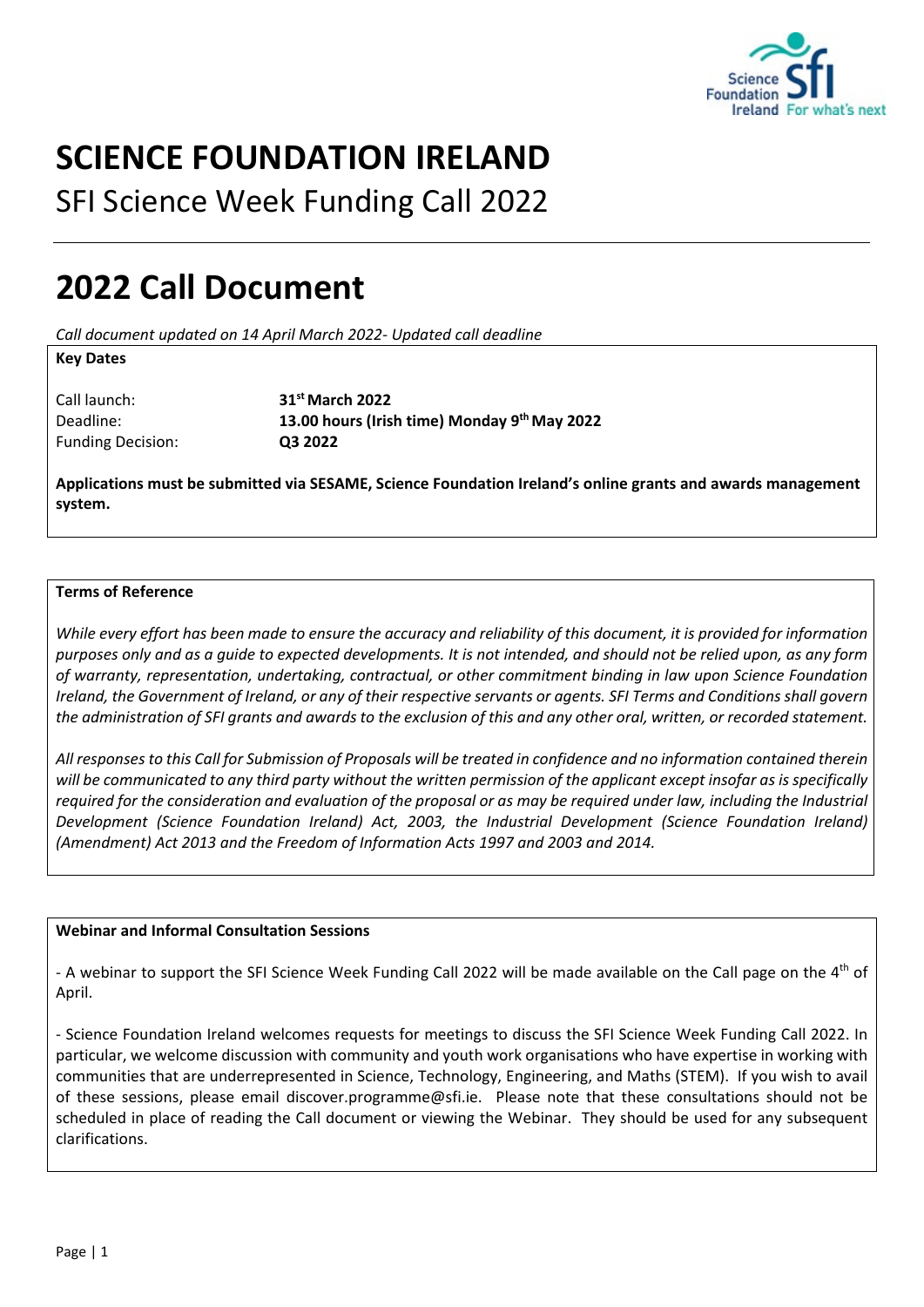

## **Table of Contents**

| 1.   |  |  |  |  |
|------|--|--|--|--|
|      |  |  |  |  |
| 2.   |  |  |  |  |
|      |  |  |  |  |
|      |  |  |  |  |
|      |  |  |  |  |
|      |  |  |  |  |
|      |  |  |  |  |
|      |  |  |  |  |
| 3.   |  |  |  |  |
| 3.1. |  |  |  |  |
| 4.   |  |  |  |  |
| 5.   |  |  |  |  |
|      |  |  |  |  |
|      |  |  |  |  |
|      |  |  |  |  |
|      |  |  |  |  |
|      |  |  |  |  |
|      |  |  |  |  |
| 6.   |  |  |  |  |
| 6.1. |  |  |  |  |
| 6.2. |  |  |  |  |
| 7.   |  |  |  |  |
|      |  |  |  |  |
| 8.   |  |  |  |  |
|      |  |  |  |  |
|      |  |  |  |  |
| 9.   |  |  |  |  |
|      |  |  |  |  |
|      |  |  |  |  |
|      |  |  |  |  |
|      |  |  |  |  |
|      |  |  |  |  |
|      |  |  |  |  |
|      |  |  |  |  |
|      |  |  |  |  |
|      |  |  |  |  |
|      |  |  |  |  |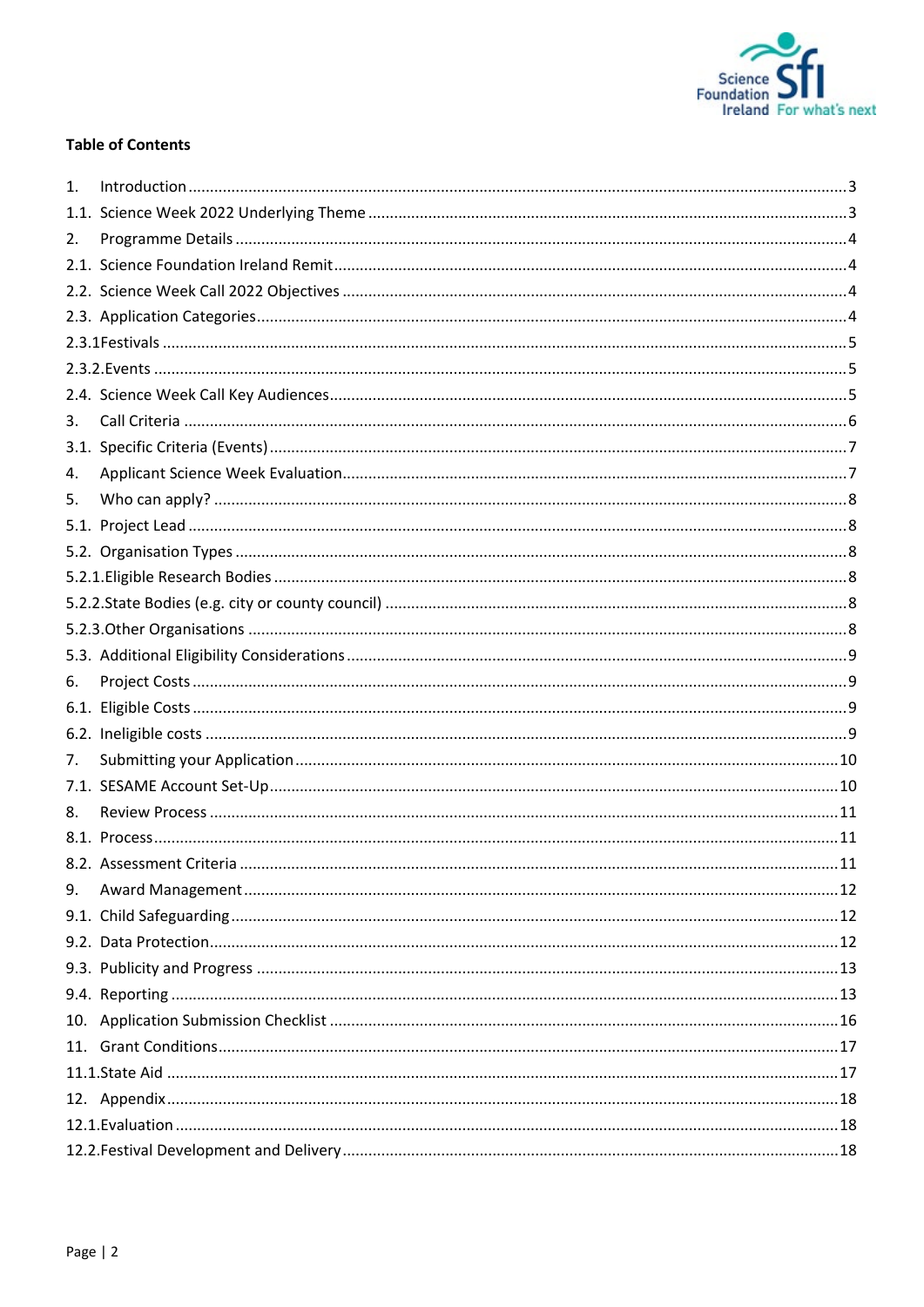

## <span id="page-2-0"></span>**1. Introduction**

Science Foundation Ireland is pleased to launch the SFI Science Week Funding Call 2022. Science Foundation Ireland supports Science Week nationally by providing a focused annual platform that stimulates, supports, and creates awareness of activity created to engage with the public. In previous years, Science Foundation Ireland has provided support to several regional Science Week Festivals and Events which contribute to the national Science Week effort at a local and regional level.

It is part of SFI's role to support and **grow** the communities engaging with and contributing to Science, Technology, Engineering and Maths (STEM) and to empower and inspire people to **shape** Ireland's future through innovation. Building on the success of the recent national conversation on research and science, *Creating Our Future*, SFI encourages continued dialogue with the public on how we can shape a better Ireland through research and science

Science Week is a key part of Science Foundation Ireland's [2025 Strategy – Shaping Our Future.](https://www.sfi.ie/strategy/index.xml) The Science Week Call contributes to the themes of Top Talent, Tangible Benefits and A Cohesive Ecosystem. The programme plays a key role in 'bringing science to life', and through its core objectives, Science Week activity will contribute to improving diversity and inclusion in science, through its aims to broaden participation both geographically and amongst less represented voices in science.

**The purpose of the Science Week Call 2022 is to provide support to Festivals and Events nationwide that support communities underrepresented in, or those with less access to STEM to engage in ways that are relevant and accessible during Science Week 2022 and beyond.**

The Science Week Call 2022 encourages applicants:

- who are continuing to develop and deepen their engagement with broader communities through existing Festivals and Events, or
- who are creating a new offering for a community or region not yet served by Science Week.

Science Week welcomes contributions from across the sciences, arts, media, education, youth and/or community work sectors. Applicants are encouraged to submit proposals for Science Week that create opportunities for broader participation and engagement of the public with science. Science Foundation Ireland is keen to push the boundaries of participation and welcomes new types of events that attract those who would not typically attend a science festival. The communities we wish to engage vary in how they wish to participate. Some will participate in an event, some will join conversations, others will listen or watch, and some will just observe and be aware of the week. The Science Week Call 2022 will support proposals that broaden the reach and participation of people in Science Week in ways that are most suited to them.

The Science Week Call welcomes applications for both digital and/or in person activity, as appropriate for the activity and audience. Appropriate security and privacy plans for virtual events should be detailed in the application. Applicants should include appropriate plans in line with government guidelines.

## <span id="page-2-1"></span>**1.1.Science Week 2022 Underlying Theme**

The theme for Science Week 2022 will focus on the resilience of people and the planet, and the role which science plays in providing solutions for our shared future. Building on the success of the recent national conversation on research and science, [Creating Our Future,](http://www.creatingourfuture.ie/) Science Foundation Ireland encourages continued dialogue with the public on how we can shape a better Ireland through research and science. Findings from Creating Our Future will be published in Q2 2022.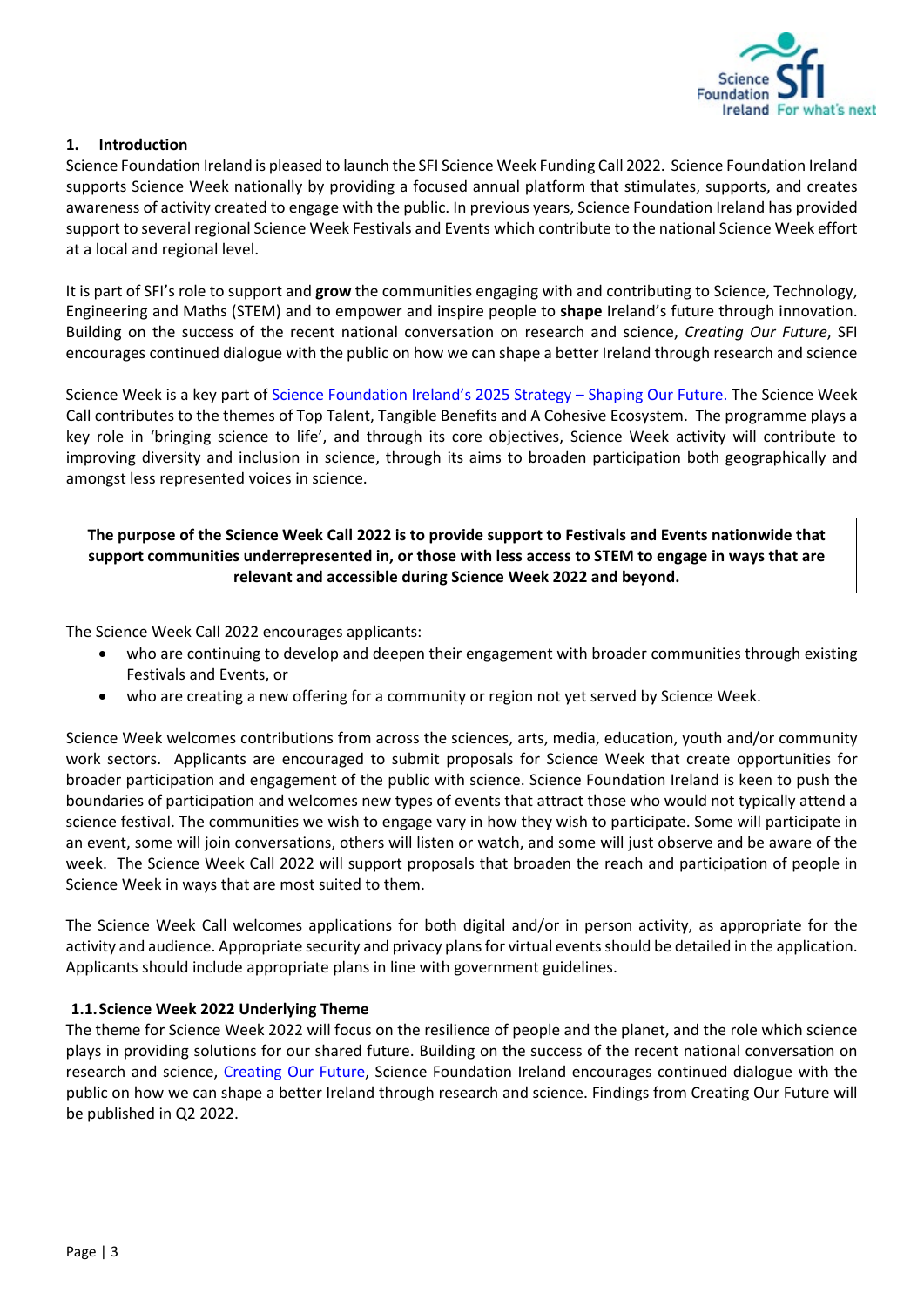

## <span id="page-3-0"></span>**2. Programme Details**

## <span id="page-3-1"></span>**2.1. Science Foundation Ireland Remit**

Science Foundation Ireland invests in academic researchers and research teams who are most likely to generate new knowledge, leading edge technologies and competitive enterprises in the fields of science, technology, engineering, and maths (STEM). The Foundation also promotes and supports the study of, education in, and engagement with STEM and promotes an awareness and understanding of the value of STEM to society and for Ireland's future economy.

## <span id="page-3-2"></span>**2.2. Science Week Call 2022 Objectives**

The purpose of the Science Week Call 2022 is to provide support to Festivals and Events nationwide that support communities underrepresented in, or those with less access to STEM to engage in ways that are relevant and accessible during Science Week 2022 and beyond. The SFI Science Week Funding Call supports projects that address one or more of the following objectives, projects that;

- use new ways and different types of content to attract those who would not typically attend a science festival and promote and deliver a diverse and accessible event or programme of events
- stimulate engagement and curiosity amongst the general public in STEM
- stimulate and create debate and dialogue amongst the public and with STEM experts, on topics of societal importance where STEM has a key role
- inspire and create greater public awareness of the impact of STEM on society and its connection and contribution to everyday life
- engage with community groups on a local level who are not typically reached through the national Science Week campaign
- support the national call to action during Science Week from Science Foundation Ireland
- are developed with contributions from the communities they aim to engage with
- create a greater local and relevant focus through a regionally collaborative programme of activity supporting national Science Week
- build capacity, excellence and long-term sustainability in Science Week Festivals and Events, especially those which have been previously funded by Science Foundation Ireland
- provide insights into STEM-related careers and discoveries while breaking down any negative stereotypes

**Please note**: Science Foundation Ireland does not expect that all objectives will be relevant for every application. Therefore, it is up to the applicant to identify which objectives are most relevant to their Festival/ Event and to outline how they propose to achieve these.

## <span id="page-3-3"></span>**2.3. Application Categories**

The Science Week Call 2022 includes the following application categories:

| <b>Festivals</b>                                                                                                                        | <b>Events</b>                                                                                                                                                                                              |                                                          |
|-----------------------------------------------------------------------------------------------------------------------------------------|------------------------------------------------------------------------------------------------------------------------------------------------------------------------------------------------------------|----------------------------------------------------------|
| <b>Category A</b>                                                                                                                       | <b>Category B</b>                                                                                                                                                                                          | <b>Category C</b>                                        |
| One-year funding up to a max of<br>€30,000.                                                                                             | One-year Funding up to a max. of<br>€35,000.                                                                                                                                                               | Science Week Event funding up to a<br>maximum of €8,000. |
| Available to Science Week Festivals<br>which have been funded for three<br>Science<br>consecutive<br>by<br>vears<br>Foundation Ireland. | Available to any Science<br>Week<br>Festival which has been funded for<br>less than three consecutive years by<br>Science Foundation Ireland, including<br>new Festivals and a Dublin Weekend<br>Festival. |                                                          |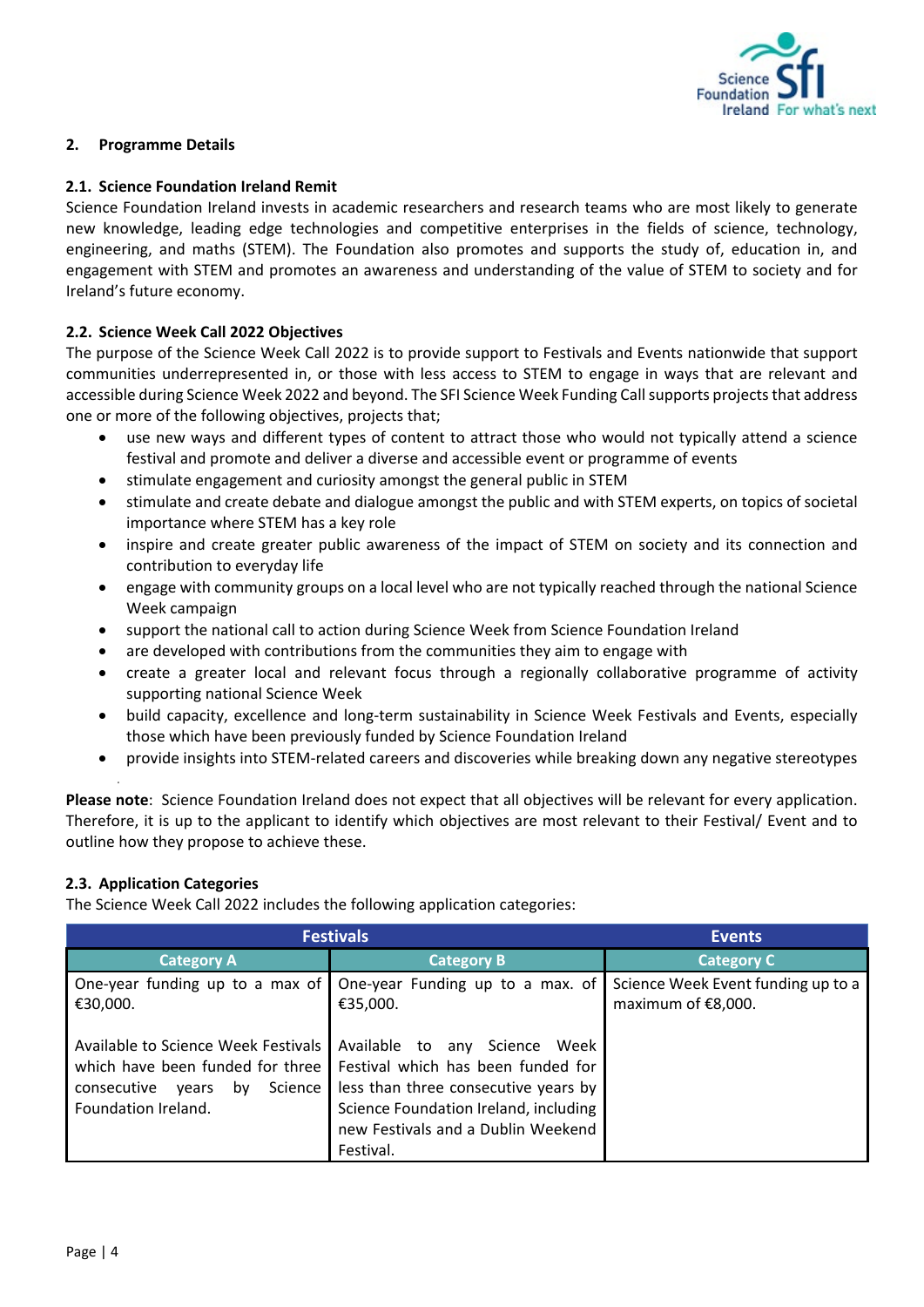

## <span id="page-4-0"></span>**2.3.1. Festivals**

Science Week Festival organisers organise, manage, and deliver a Science Week Festival in their local region. The activities delivered as part of these Festivals must engage audiences which are not served by the national campaign, and in particular should be designed to appeal to those underrepresented in STEM and who would traditionally not attend a science event (outlined in Section 8.2). Science Foundation Ireland will deliver virtual Science Shows nationally, designed for both primary and secondary schools as such, Science Week Festivals should focus activity on communities not already served by these events or focus on delivering content with a local STEM context. Science Foundation Ireland requires that a large proportion of the SFI funded programme focus on delivery of activities to the public (i.e. non schools based programming). This should include programming for families, teenagers and adults attending without children. Science Week Festivals are required to work closely with local community and interest groups to co-design or co-create activities.

Applicants are encouraged to collaborate with other Science Week Festivals in sharing best practice and organising activities. The Project Lead, or a designated representative, will join a national Science Week Festival planning committee convened by Science Foundation Ireland to facilitate information sharing and collaboration.

## • **Category A**

Applications are invited for one-year funding, up to a maximum of €30,000, to organise, manage and deliver a Science Week Festival, in conjunction with the national Science Week campaign managed by Science Foundation Ireland. This category is open to Science Week Festivals which have received Science Foundation Ireland support for three consecutive years or more previous to the current application year.

## • **Category B**

Applications are invited for one-year funding to a maximum of €35,000 to organise, manage and deliver a Science Week Festival, in conjunction with the national Science Week campaign managed by Science Foundation Ireland. This category is open to new festivals or existing Science Week Festivals which have been funded by Science Foundation Ireland for less than three consecutive years.

Please note that Science Foundation Ireland has currently committed funding (through previous annual calls) to the Tipperary Science Festival. Applications for Science Week Festivals in this region are not eligible for funding in the Science Week 2022 Call.

To meet the population demands of Dublin City, Science Foundation Ireland has identified an opportunity for a Science Week weekend festival to run in the capital. A successful pilot series for families was run in 2017, 2018 and 2019 which demonstrated a strong appetite for a family event in Dublin. This weekend festival should also cater to adults attending without children. Applications are invited for funding under this category to organise, manage and deliver a Dublin weekend festival. There may be opportunities to feature content from SFI's Research Centre Education & Public Engagement teams and/or other SFI funded projects. The weekend event must be delivered during Science Week 2022 (13 – 20 November); preferably towards the end of the week.

## <span id="page-4-1"></span>**2.3.2. Events**

## • **Category C**

Applications are invited for one-year funding up to a maximum of €8,000 for Science Week Events. These applications are to support activity in areas where a Science Week Festival is not currently available. The Event(s) should focus on communities underserved by STEM engagement or underrepresented in STEM. Science Foundation Ireland will deliver virtual Science Shows nationally, designed for both primary and secondary schools. Science Week Events should focus activity on groups which will not be served by these events or deliver content with a local STEM context. Science Week Events should reach those underrepresented in STEM and who would traditionally not attend a science event (outlined in Section 8.2).

## <span id="page-4-2"></span>**2.4. Science Week Call Key Audiences**

Science Foundation Ireland has identified key audiences which are typically underserved by Science Week activities. Under the Science Week Call 2022, Science Foundation Ireland seeks proposals for activity that will create a new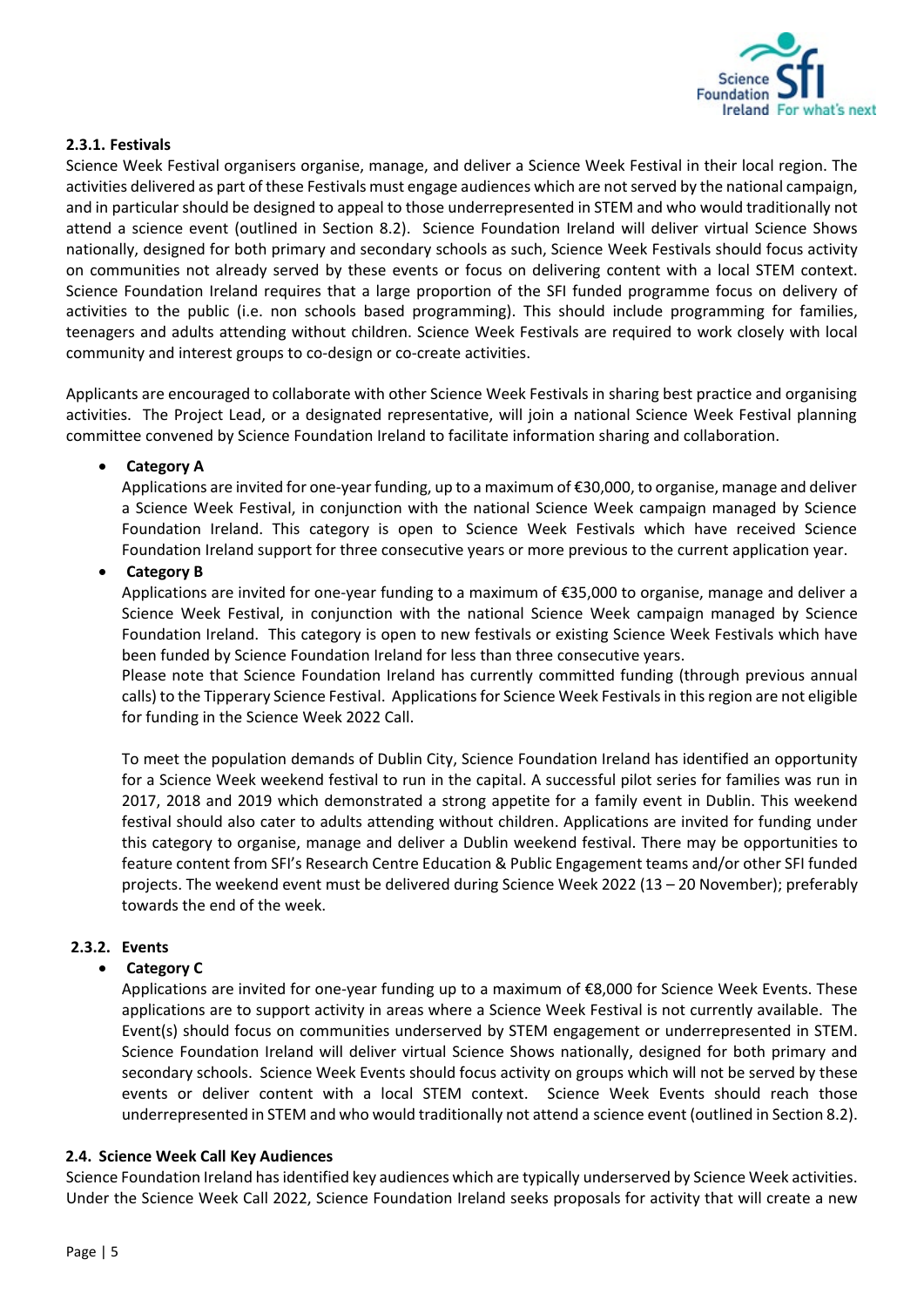

offering for a community or region not yet served by Science Week. Science Foundation Ireland welcomes novel approaches or activities that are specifically aimed at engaging the following groups;

- adults attending without children
- women/girls
- socially, economically, or educationally disadvantaged population groups
- special interest groups

## <span id="page-5-0"></span>**3. Call Criteria**

Science Foundation Ireland expects to see evidence in applications of the following indicators that a Science Week Festival or Event is delivering to a high standard whether virtual or face to face;

- an organising committee that consists of relevant, proven expertise for the activity to succeed. Often this includes public engagement experts, brand or marketing experts, local civic community representatives, STEM professionals and researchers. The SFI Discover Programme CV Template is provided and downloadable from sfi.ie and SESAME, this should be completed with relevance to the project
- a diverse programme of high-quality activity, with content that offers something relevant to all those targeted to participate
- organisers have planned for, and will deliver a programme, which is broadly accessible and inclusive to all
- located in interesting locations that are often unique, unusual, intriguing, or normally not open to the public
- interesting locations, where there is ease of physical access to the building, suitable catering facilities with appropriate and attendee-friendly ways of travelling to and from the activity
- a sustainable programme that avoids single use plastic and considers environmentally friendly actions
- activity with strong production values including visual appeal, relevance to everyday lives, avoids jargon and is interactive
- activity that is designed to entertain, to provoke thought and conversation, and aims to help people learn something about STEM
- activity that has a strong element of co-creation[1](#page-5-1)and/or formative evaluation and co-design
- a clear plan to measure success of the activity
- a clear policy and Child Safeguarding Statement for projects which engage with young people or vulnerable people. The policy must also account for safeguarding specific to digital delivery.

Overall Science Foundation Ireland expects applicants to demonstrate:

- how the proposal is aligned to the call objectives outlined in Section 2.2 and addresses the indicators described above. In particular, outline how broadening participation is included in the plan
- how the need for the proposed activity has been evaluated and the target participant group defined
- the objectives of the proposal and how they will be achieved including details of the content planned, where and when it will take place and how it is relevant to the target participant group, and
- how success in achieving the objectives will be measured

Applicants are required to provide details of the project team and their relevant skills as well as project collaborators. Relevant Letters of Support should be included - these should set out details of actual support and collaboration as opposed to general support in principle for the project.

Science Week Festivals which have been previously funded are required to complete the STEM Education and Public Engagement Track Record and Excellence Form and upload in the Additional Information section of the application. This should be used to provide a clear rationale on how the Science Week Festival/Event is evolving in excellence and long-term sustainability, for example including details on long-term partnerships and commitments to the

<span id="page-5-1"></span><sup>&</sup>lt;sup>1</sup> The principle of co-creation is the process of creating new initiatives with people and not for them. In the context of the SFI Science Week Call 2022 we refer to co-creation as engaging with participant groups in the design, production, and delivery phases of projects/initiatives, to gather the necessary user insight, re-define their operational processes and identify appropriate sustainability models to deliver an effective high-quality engagement.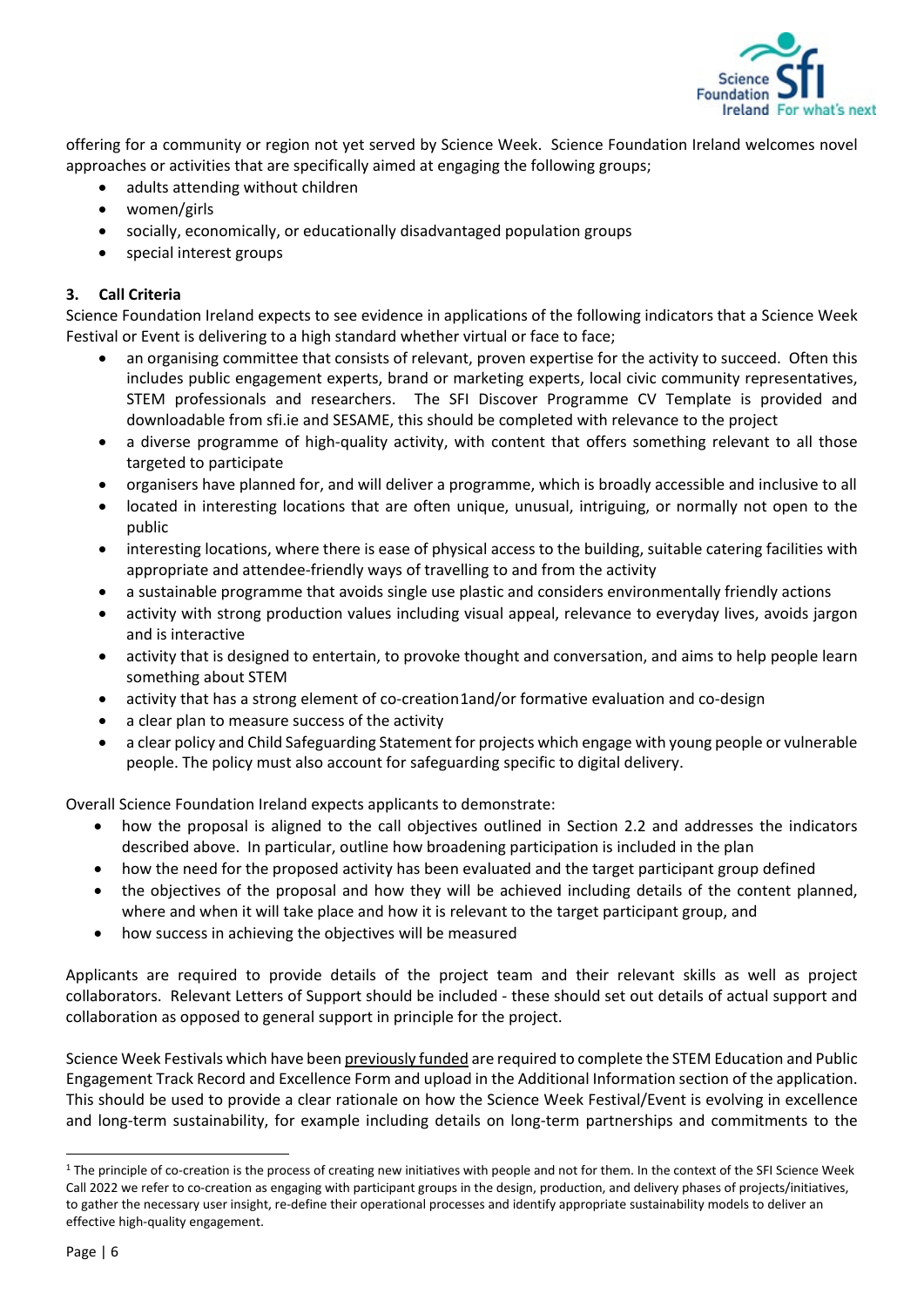

activity or established co-funding sources. The information in this form should not replicate or replace the information provided on the project teams' CVs but should detail previous activities and programmes which demonstrate excellence and how the project has developed informed by previous experience and best practice. The STEM Education and Public Engagement Track Record and Excellence Form is available for download on SESAME.

## <span id="page-6-0"></span>**3.1. Specific Criteria (Events)**

Under the Science Week Call 2022, Science Foundation Ireland is seeking proposals for Science Week Events to create a broad, stimulating, and interdisciplinary programme which may involve collaborations with cultural sectors. We are keen to trial new formats and inventive ways of talking about science, and to attract people who typically would not consider attending a Science Week Event, as outlined in Sections 2.3 and 8.2. Applications are invited for funding of a maximum of €8,000 to organise, manage and deliver a Science Week Event, or programme of Events, in areas where a Science Week Festival is not funded, in conjunction with the national Science Week campaign which is coordinated and managed by Science Foundation Ireland.

Science Foundation Ireland seeks applications for Science Week Events that meet the following criteria:

- events that are open to the public to book or access
- events targeted at localities/areas underserved by, or with limited access to, Science Week activity

Science Week Events funded by Science Foundation Ireland should NOT include:

- university or college open days
- university or college events open only to staff and third level students
- invite-only events
- individual school events

The project must be delivered in conjunction with Science Week 2022 (during the period  $13<sup>th</sup> - 20<sup>th</sup>$  November 2022).

## <span id="page-6-1"></span>**4. Applicant Science Week Evaluation**

Applicants should demonstrate their plan to formatively evaluate the Science Week Festival/Event by establishing clear goals which can be assessed pre and post event, for example by engaging with members of the target participants to gauge insights on their specific needs and expectations. Successful applicants will be required to include a set number of questions from the External Science Week Evaluation in their project evaluation, however it is required that applicants will also conduct evaluation specific to their own activity. The proposal should incorporate these insights into the plan to ensure the Science Week Festival/Event will be appealing to the target participant. Any applicants who have previously received funding under the Science Week Call must clearly outline how they have used past evaluations to improve and shape their plans for Science Week 2022.

The following should be considered in applicant evaluation planning:

- what is it you want to achieve by delivering this activity? Outline the questions which will be answered by the evaluation; they should relate to evidence that can be collected. Evaluation should be appropriate to the target audience; for guidance, consult the resources in the appendix of this document.
- if the Science Week Festival has been running for longer than three years, emphasis should be on evaluating and assessing the evolution of the Festival/Event, informed by previous evaluations and participant feedback.
- methodology detail how and when the data will be gathered (please note a mixed method approach with methodologies appropriate for the different target audiences is recommended), see the appendix for suggestions.
- data analysis highlight how the raw data will be analysed and presented.
- dissemination identify how the results of the evaluation will be disseminated among key stakeholders.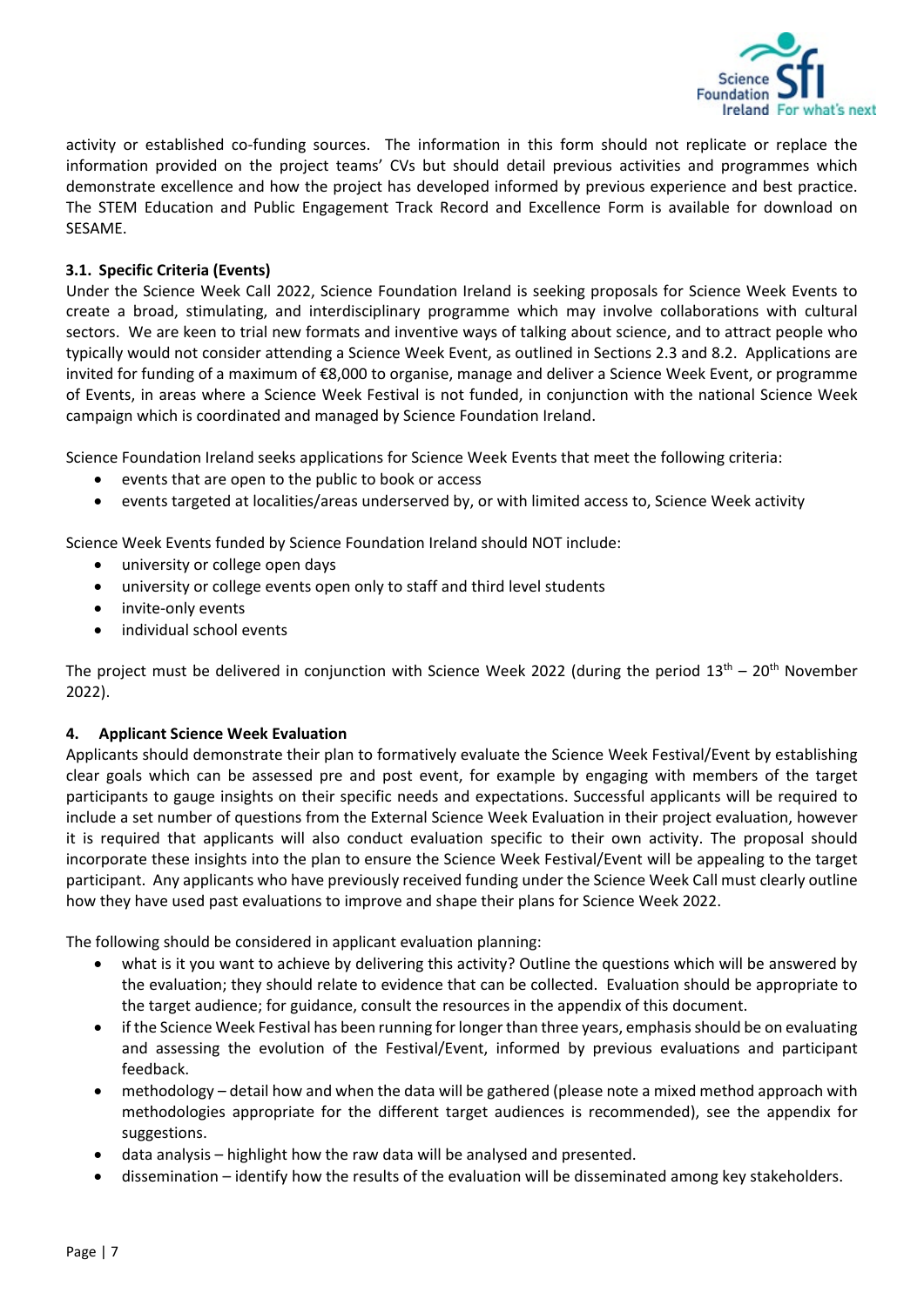

Refer to the [Science Foundation Ireland Discover Evaluation Toolkit](https://www.sfi.ie/engagement/sfi-discover/guidance-and-evaluation/) here. A short video on evaluation can also be found on this webpage.

On completion of the project applicants will be required to submit a final report. A template for this report will be provided on SESAME.

## <span id="page-7-0"></span>**5. Who can apply?**

## <span id="page-7-1"></span>**5.1. Project Lead**

All projects must be represented by a Project Lead**. The Project Lead is** the person who is responsible for the main intellectual input, direction s and ownership of, the outcomes if the application is successful. The Project Lead has primary responsibility and accountability for carrying out the programme of work within the funding limits awarded and in accordance with the SFI Discover Programme General Terms and Conditions. The Project Lead will serve as the primary point of contact for Science Foundation Ireland on the award, during the review process and, if successful, during the course of the award.

## <span id="page-7-2"></span>**5.2. Organisation Types**

This Call is open to a wide range of people and organisations. Organisations are defined in the SFI Discover Programme Call [Terms and Conditions.](https://www.sfi.ie/funding/sfi-policies-and-guidance/sfi-general-terms-and-conditions/) If you have any doubt about your organisation's status, please email [discover.programme@sfi.ie](https://sciencefoundationireland-my.sharepoint.com/personal/rebecca_wilson_sfi_ie1/Documents/Science%20Week%20Call%202020/Draft%20One/Live%20Documents/discover.programme@sfi.ie) for clarification. This must be done in good time before the closing date (minimum three days) to ensure that your application is completed and submitted before the deadline as no exceptions can be made in relation to the submission date for this, or any other, reason.

**Failure to provide the required eligibility documentation outlined below, and as relevant for your organisation, will result in your application being deemed ineligible and will not be sent for review.** 

## <span id="page-7-3"></span>**5.2.1. Eligible Research Bodies**

Science Foundation Ireland has a list of **Eligible Research Bodies** (which includes universities, institutes of technology etc.) – check list of Eligible Research Bodies [here.](https://www.sfi.ie/funding/sfi-policies-and-guidance/eligibility-related-information/) If your organisation is included on this list, then your application must be stamped and signed off by the appropriate officer (typically the Research Office) within your organisation using the Eligible Research Body Cover Sheet available on SESAME.

## <span id="page-7-4"></span>**5.2.2. State Bodies (e.g. city or county council)**

To become eligible for the Science Week Call 2022 your application must be stamped and signed off by the appropriate officer (typically a senior executive) within your organisation using the *Other Bodies - State Body Cover Sheet* available on SESAME. A senior executive within the organisation is required to sign the cover sheet to indicate the organisation's support for the application.

## <span id="page-7-5"></span>**5.2.3. Other Organisations**

To become eligible for the Science Week Call 2022, applicants in this category are required to:

- complete the 'Other Organisation Cover Sheet' available on SESAME, providing details of the organisation's status, registration number, auditors, solicitors, and bankers
- provide details of the organisation structure detailing positions and names of post holders
- provide a copy of the most recent annual report (if appropriate, i.e., if your organisation is required to publish an annual report). If your organisation is not required to publish an annual report, please complete and sign confirmation of no annual report (available to download on SESAME)
- provide a signed copy of the most recent Audited Financial Statements (if applicable)[2](#page-7-6)
- completed and signed Letter of Solvency (available to download on SESAME)
- completed and signed Declaration of Bona Fides (available to download on SESAME)

<span id="page-7-6"></span> $2$  If your organisation is not required to produce audited accounts, management accounts signed off by an accountant will be accepted. Please contact discover.programme@sfi.ie if you have any queries in relation to this requirement.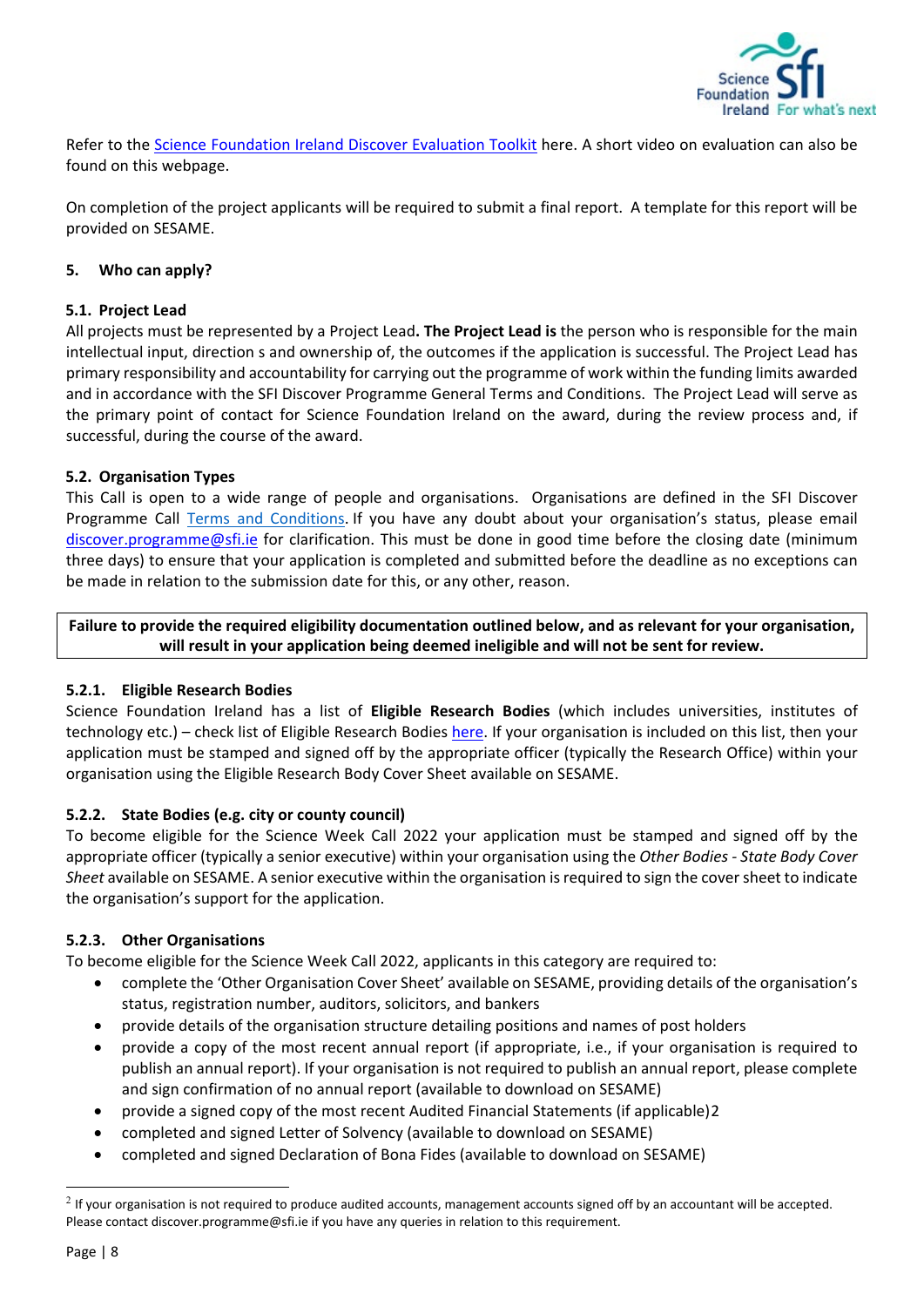

## <span id="page-8-0"></span>**5.3. Additional Eligibility Considerations**

- Proposals must be explicitly aimed at engaging audiences and participant groups in the Republic of Ireland; however, the subject matter can be international. Applications are welcome from organisations not based in the Republic of Ireland; however, they must demonstrate in their application how the project will explicitly engage with their target audience in the Republic of Ireland.
- Applications will not be accepted from individuals and/or sole traders.
- Applicants may submit more than one grant application at any one time, provided the proposals are clearly differentiated. A statement of time commitment may be required to ensure adequate resourcing is possible.
- Previously unsuccessful projects may not be eligible to apply for funding under this Science Week Call 2022. All review feedback from previous applications should be addressed in the current application. If significant gaps or issues were previously identified with the project proposal, you are recommended to contact Science Foundation Ireland at [discover.programme@sfi.ie](mailto:discover.programme@sfi.ie) in advance of your application to enquire about eligibility to apply to the current call.

#### <span id="page-8-1"></span>**6. Project Costs**

Total project costs must include **ALL** costs of the project including project lead/team time. In all categories partner contributions, financial or otherwise (in-kind), should be demonstrated and all costs must be justified and will be subject to cost scrutiny. Other sources of funding (including in-kind support) must be clearly identified in the application including any income to be derived from the project, if relevant. Existing programmes of activity that have been in receipt of funding for consecutive years are required to demonstrate how the Science Week Festival/Event is evolving its cost model and attracting partnerships that create future long-term sustainability. Applicants who are unsure of cost eligibility should contact [discover.programme@sfi.ie](mailto:discover.programme@sfi.ie) for clarification.

## **Any letters of support provided with this application must include details of the financial commitment from partners, as appropriate.**

## <span id="page-8-2"></span>**6.1. Eligible Costs**

- Personnel and project management costs directly related to the project
- Production costs, including venue hire
- Equipment and materials
- Project travel costs
- Project administration costs where these are not already covered by other funding organisations
- Project publicity costs, including costs for a launch event
- Quality assurance evaluation on the user experience and impact measurement
- Access requirements such as Irish Sign Language interpretation
- Insurances costs directly related to the Festival

## <span id="page-8-3"></span>**6.2. Ineligible costs**

- Core overheads of the applying organisation not related to the project e.g., heating, rent, general insurances etc.
- Expenses incurred in submitting an application
- Academic courses or research such as Master's degree or PhD costs
- Conference registration fees or attendance costs
- Value-Added Tax (VAT) if your organisation is registered for VAT
- Direct costs for research elements of citizen science projects e.g. researcher salary, consumable, licences, publishing fees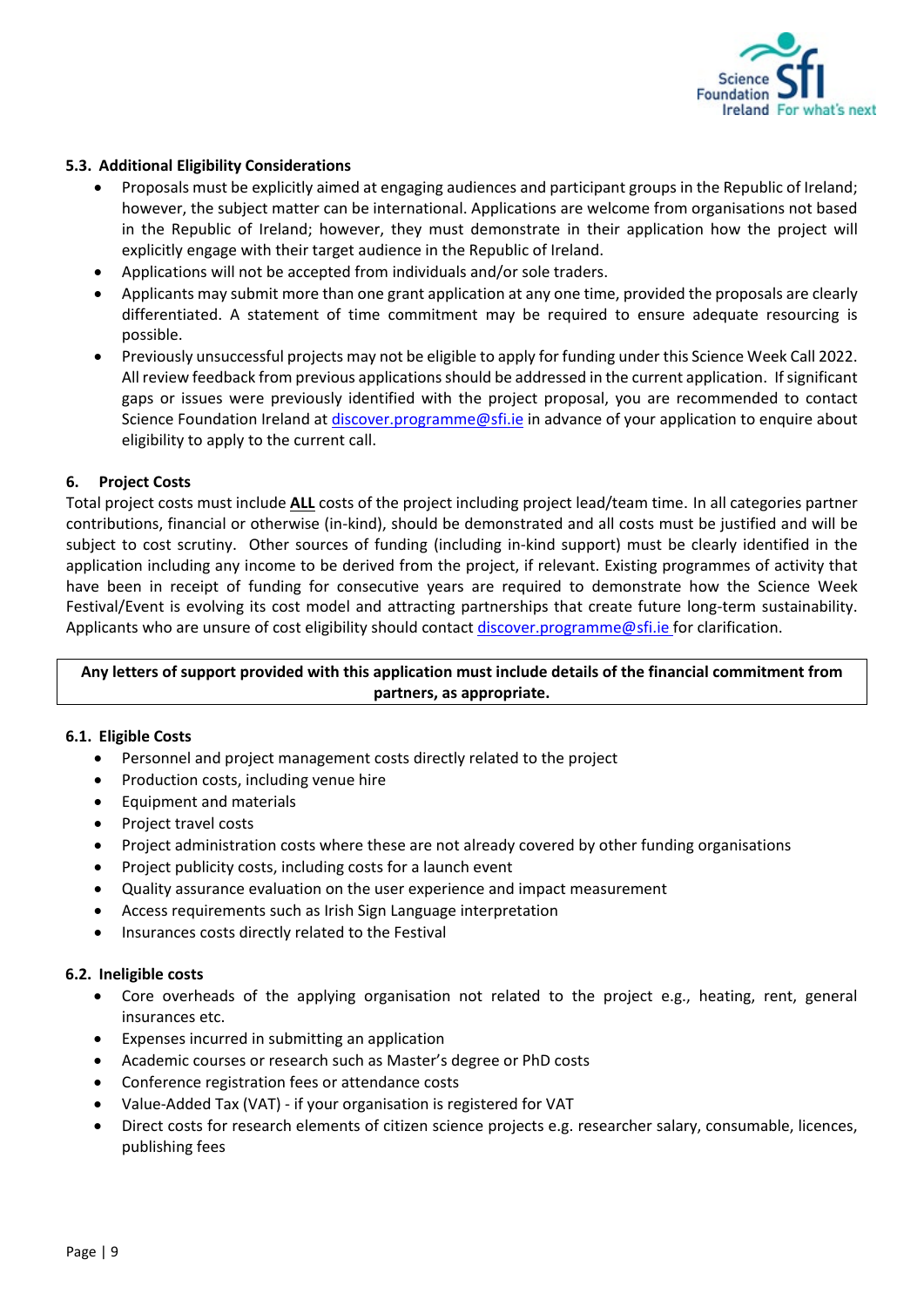

## <span id="page-9-0"></span>**7. Submitting your Application**

Applications must be submitted via SESAME, Science Foundation Ireland's Grants Award System. SESAME is accessed using the Internet; no additional software needs to be installed. You can access SESAME online from any location. The configuration of some browsers and internet infrastructure (pop-up blockers, firewalls, etc.) can restrict an individual's access to the internet and as a result to the SESAME system. If you are having any such difficulties, please contact your organisation's IT support team.

A User Guide for SESAME for applications under the SFI Science Week Funding Call 2022 is included on the Programme Call page on www.sfi.ie.

Draft applications may be amended as many times as required but once submitted no further changes can be made. Once submitted, applications cannot be withdrawn and subsequently modified for re-submission in the same Call. Log-in details are required to access SESAME.

**Early submission in SESAME is strongly recommended. Applicants who wait until shortly before the close of the call take serious risk of encountering submission issues. The submit button will cease to be active at the indicated deadline and no late entries will be accepted.**

A checklist of requirements is provided at the end of this document. It is the responsibility of the applicant to ensure that eligible proposals are received by Science Foundation Ireland on, or before, the deadline indicated. In order to safeguard against ineligibility, applicants are reminded to adhere rigorously to the guidelines in the Call documentation and to review the proposal document prior to submission.

## <span id="page-9-1"></span>**7.1. SESAME Account Set-Up**

- If you are already registered on SESAME you can log in using the same email address; if you have forgotten your password, you can use the Forgot Password functionality to re-set it.
- If you do not have a SESAME account;
	- o If you are applying from an Eligible Research Body contact your institution Research Office to be registered
	- $\circ$  If you are applying from a State Body or Other Organisation, please email the below information to [discover.programme@sfi.ie.](mailto:discover.programme@sfi.ie) A SESAME profile will be created for you and log-in details will be emailed to the email address provided.
		- **Project Lead Name**
		- **Email address**
		- Registered Company Name
		- Legal Status: (e.g., company limited by guarantee, limited company, charity etc.)
		- Trading Name
		- VAT Number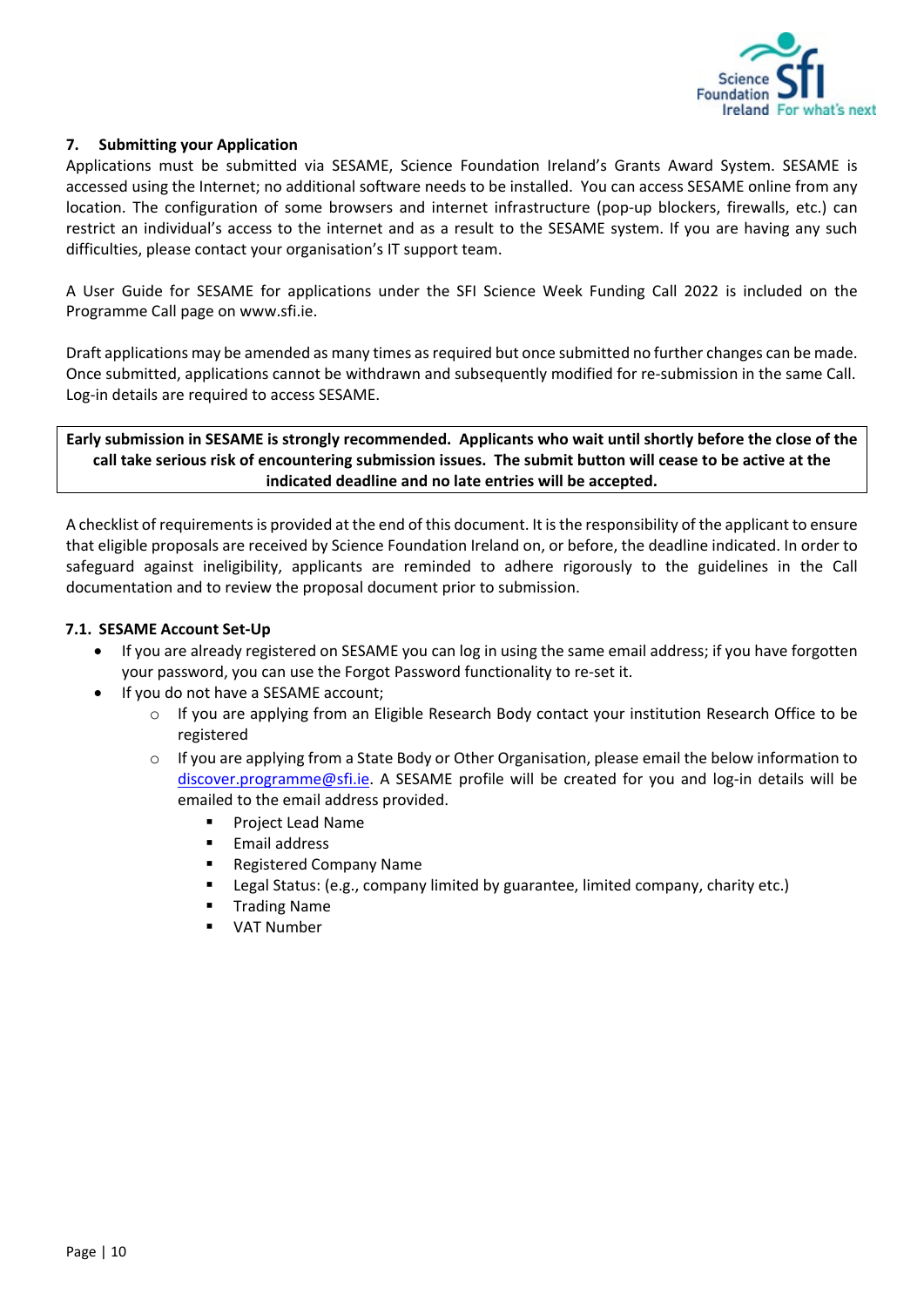

## <span id="page-10-0"></span>**8. Review Process**

## <span id="page-10-1"></span>**8.1. Process**

Projects must be technically sound and have clear STEM content, either through direct collaboration with a qualified STEM professional (e.g. scientist, engineer) leading or acting in an advisory role.

Applications considered ineligible or unaligned to the SFI Science Week Call 2022 objectives or uncompetitive for the programme, for example if the subject area addressed is not related to STEM, will not be reviewed.

All eligible applications will be subject to review based on the criteria set out below.

Results will be notified by Quarter 3 of 2022. The decision of Science Foundation Ireland is final. Every effort has been made to develop a thorough and informed assessment process. Science Foundation Ireland reserves the right not to enter into any correspondence about the assessment process and/or any subsequent monitoring procedures.

## <span id="page-10-2"></span>**8.2. Assessment Criteria**

Reviewers of applications will be asked to comment on, the following aspects of a grant proposal:

- the project details
	- o clarity around project details, objectives and alignment to Science Week Call 2022 objectives, quality indicators, content plan and delivery methodology, target participant groups and suitability of venues/facilities/delivery method
- budget and funding
	- $\circ$  project costs, value for money, and leverage of funding from other partners.
	- o Festivals applying for Category A will also be assessed on how the Festival is building on Science Foundation Ireland funding received to-date to move towards a more sustainable model with longterm committed partners and increased non-Exchequer financial support
- evaluation plans
	- $\circ$  outputs and impacts, evaluation methodology, dissemination of learnings, strategic planning approach and appropriate exit strategy e.g. a legacy should the Festival funding be discontinued/reduced, or the Festival be discontinued
- how previous feedback has been addressed
	- o Festivals previously funded under the SFI Science Week Funding Call will be assessed on how previous review feedback has been addressed.
- continued excellence
	- $\circ$  only applicable to applicants (Festivals) who have been funded by Science Foundation Ireland for three or more years. These proposals will be assessed on their plan to develop and improve the Festival in line with best practice.
- the project team
	- o suitability of the project lead and any partners and whether the skills required to deliver the project successfully are evident

Applications should clearly demonstrate to reviewers how they support the Science Week Call 2022 Objectives and the quality indicators, as outlined in Sections 2.2 and 3 respectively of this document.

**Special consideration** will be given by reviewers to Festival and Event proposals which are broadened to include the following:

- events targeted at broadening participation to first time visitors to a Science Week event
- activity and events targeted at an adult participant, i.e. adults attending without children as per the Key Audiences outlined in Section 2.4
- proposals which use new ways and different types of content to attract those who would not typically attend a STEM related activity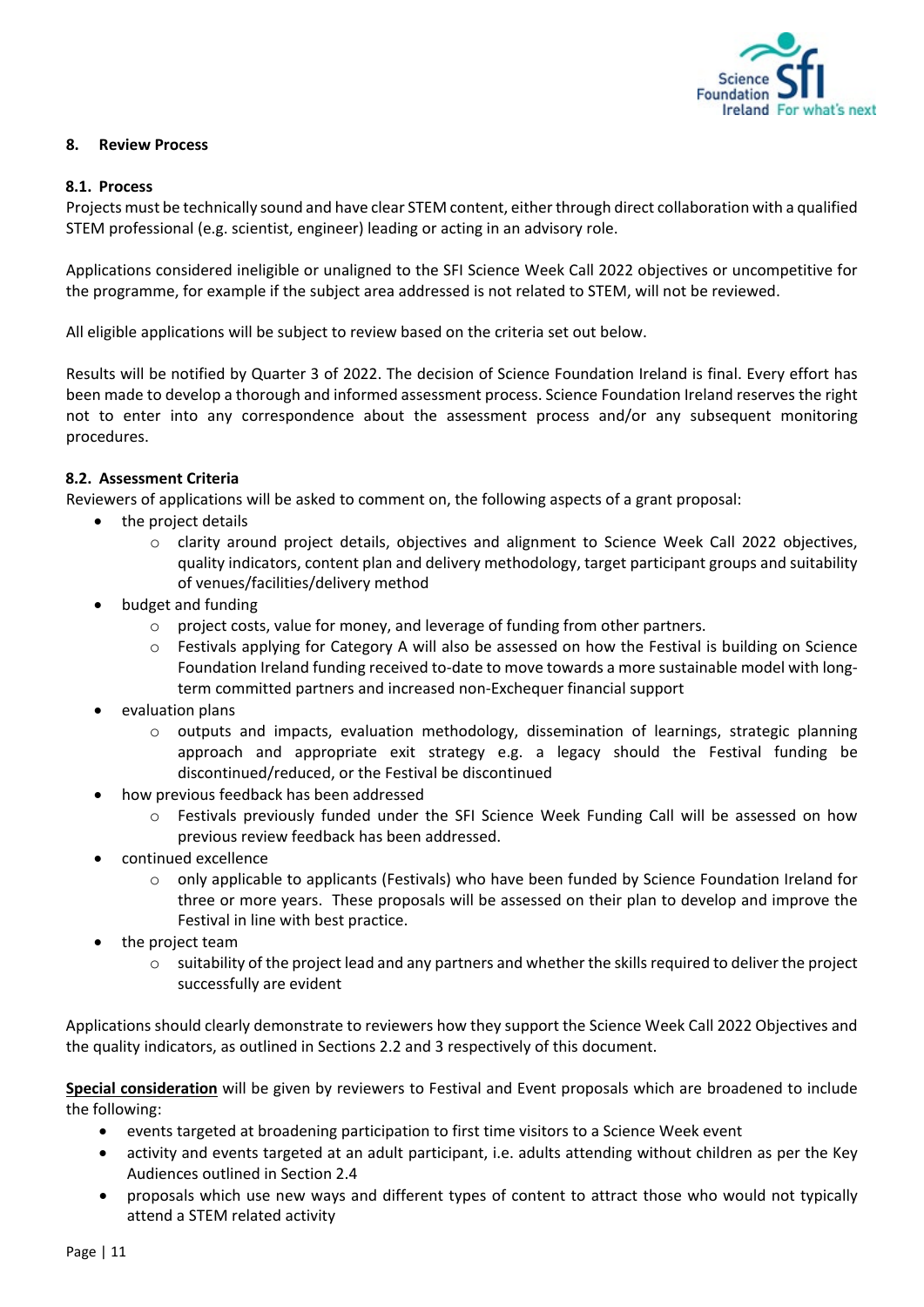

- events that are targeted at groups that are underrepresented in STEM fields including:
	- o women/girls
	- o socially, economically, or educationally disadvantaged population groups
- events which stimulate and create debate and dialogue amongst the public and with STEM experts, on topics of societal importance where STEM has a key role
- events which promote diversity and inclusion
- events which have been co-created with the target participant groups
- localities/areas with limited access to Science Week Events<sup>[3.](#page-11-3)</sup> Proposals that cover a number of these counties are encouraged

## <span id="page-11-0"></span>**9. Award Management**

## <span id="page-11-1"></span>**9.1. Child Safeguarding**

Where relevant, applicants and Organisations are required to comply with the provisions of the **Children First Act 2015**, [4](#page-11-4) and the **National Guidance for the Protection and Welfare of Children 2017**. [5](#page-11-5) It is the responsibility of the Organisation to ensure that they are compliant with all applicable law. Applicants are reminded to ensure the appropriate policies and procedures are in place to cover all aspects of delivery, including digital delivery to young people.

## <span id="page-11-2"></span>**9.2. Data Protection**

**The General Data Protection Regulation[6](#page-11-6)** is a legal framework that sets out guidelines for the collection and processing of personal information of individuals within the European Union.<sup>[7](#page-11-7)</sup> Applicants are advised that they must be compliant with this regulation if they collect or process personal data.

Science Foundation Ireland may collect, use, and disclose personal data provided in the application and/or otherwise obtained under, or in connection with, the application for processing the submission, for the performance of its statutory powers and functions, and for the general activities of Science Foundation Ireland. Further details regarding Science Foundation Ireland's collection, use and disclosure of personal data, and the rights of individuals with respect to any personal data held by Science Foundation Ireland, are available in the **SFI Privacy Statement.[8](#page-11-8)**

During peer-review procedures, information may be sent to external experts in countries outside of the European Economic Area, including countries that are not recognised by the European Commission as having adequate data protection laws. By submitting an application to Science Foundation Ireland, the organisation and members of the Project Team are agreeing that they consent to the processing and transfer of personal information in this way.

During the application process or at any time thereafter, Science Foundation Ireland may contact the Organisation, the Project Lead, or any member of the Project Team with regard to funding opportunities, activities or events organised by Science Foundation Ireland or other relevant bodies, or for the purposes of monitoring and evaluation (including, but not limited to, the collection of scientific data or data relating to the application process). Science Foundation Ireland may choose to authorise a third party to contact the Organisation, the Project Lead, or any member of the Project Team on its behalf.

<span id="page-11-3"></span><sup>3</sup> Donegal, Clare, Roscommon, Meath, Wicklow, Kildare, Leitrim, Dublin, Carlow, and Louth (based on number of registered Science Week Events in 2021 specific to a region).

<span id="page-11-4"></span><sup>4</sup> <http://www.irishstatutebook.ie/eli/2015/act/36/enacted/en/pdf>

<span id="page-11-5"></span><sup>&</sup>lt;sup>5</sup> [http://www.tusla.ie/uploads/content/Children\\_First\\_National\\_Guidance\\_2017.pdf](http://www.tusla.ie/uploads/content/Children_First_National_Guidance_2017.pdf)

<span id="page-11-6"></span><sup>6</sup> <https://www.dataprotection.ie/docs/GDPR/1623.htm>

<span id="page-11-7"></span><sup>7</sup> <https://www.eugdpr.org/>

<span id="page-11-8"></span><sup>8</sup> <http://www.sfi.ie/privacy/>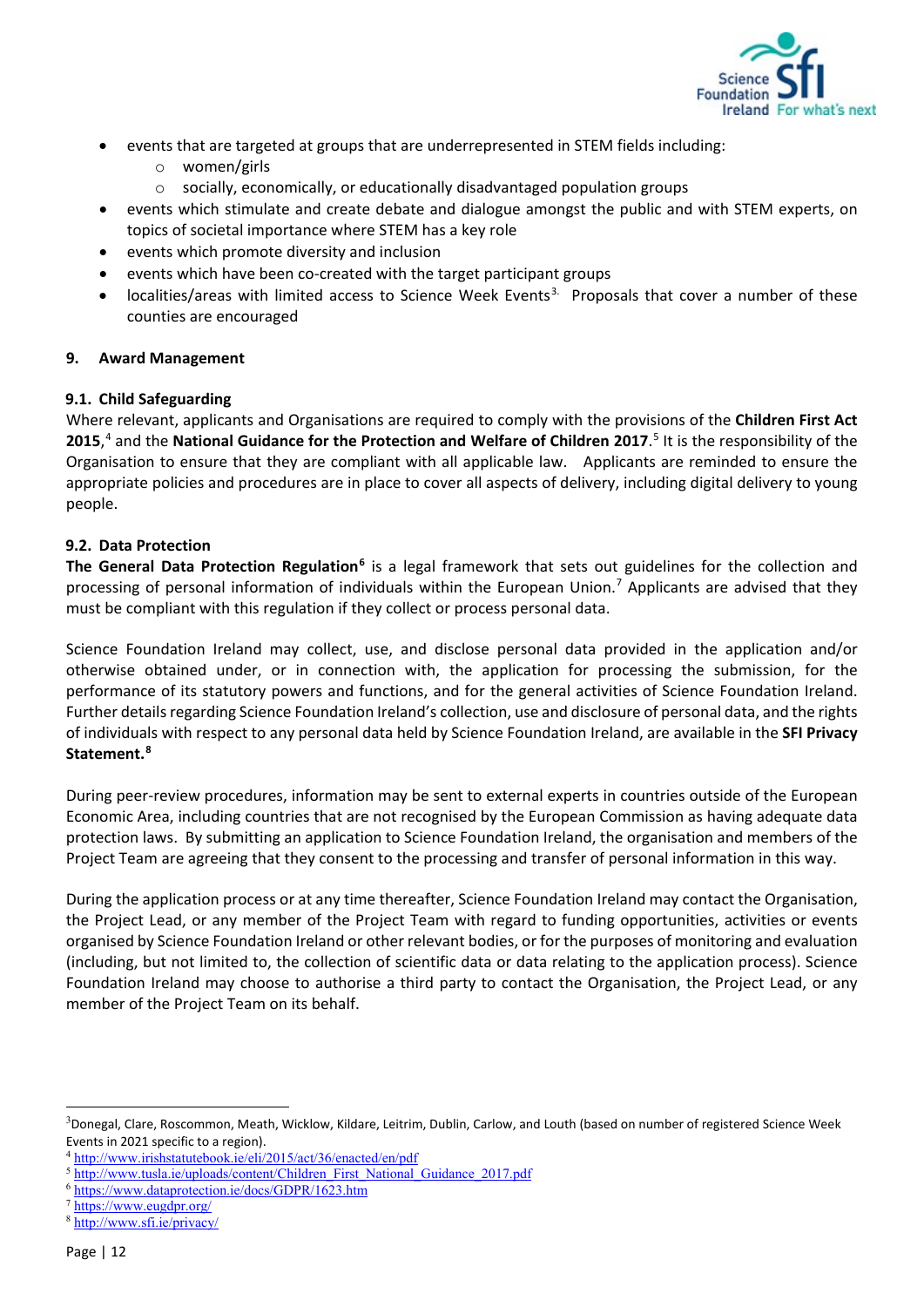

#### <span id="page-12-0"></span>**9.3. Publicity and Progress**

Funded organisations will be required to acknowledge Science Foundation Ireland support on all marketing/publicity materials relating to the project. Science Foundation Ireland should be appropriately acknowledged in press releases, promotional/marketing materials, at events etc. Science Week and Science Foundation Ireland branding should be evident at all activity funded under the Science Week Call. Branding guidelines and the relevant logos will be made available to successful applicants with the Letter of Offer.

Applicants should indicate how Science Foundation Ireland will be promoted/acknowledged within the marketing/promotion section of the application. In cases where Science Foundation Ireland is the primary funder, Science Foundation Ireland may require more substantial acknowledgement of the role of the agency in supporting the project which may include naming rights as appropriate. Applicants should consider how this might be addressed in the marketing/promotion section of their application. Failure to do so may delay the issuing of Letters of Offer.

Science Week Festivals and Events are required to participate fully in the following elements being provided centrally by the Science Week team:

- a regional Science Week Festivals webpage. Festival organisers are required to provide information about their Festival (format and details to be confirmed in Letter of Offer) and submit/update all Events to the Science Week website database in the timeframe outlined in the Letter of Offer
- the Science Week team may provide content from the Science Foundation Ireland funded Research Centres and other providers which Festival organisers will be required to include into their Festival programme as appropriate
- use of all appropriate branding materials and signage templates provided by the Science Week team
- Science Week Festival and Event organisers are also required to separately submit the details of their event or programme of events to [www.ScienceWeek.ie](http://www.scienceweek.ie/) in advance, in keeping with deadlines set by Science Foundation Ireland in the Letter of Offer, regardless of whether the events are private/invite only or open.

#### <span id="page-12-1"></span>**9.4. Reporting**

Science Foundation Ireland has specific requirements for the reporting on awards that it makes. Individuals who hold the primary responsibility for reporting and who fail to comply with reporting requirements, run the risk of having their grant payments suspended and their eligibility to apply for funding in forthcoming Science Foundation Ireland Calls impacted.

The SFI Grants and Awards Management System, SESAME, is the primary conduit for reporting. Science Week 2022 awardees will be requested to submit their final report by  $31<sup>st</sup>$  March 2023. A template for this report will be provided on SESAME.

Successful applicants will be required to outline in the final report the outputs from the funded project (i.e., activities/deliverables/results) and, where relevant, outcomes (i.e. what has changed as a result of what you have done). Each of the Science Week Call 2022 objectives, with expected outcomes, is discussed in turn below:

**Objective:** To use new ways to attract those who would not typically attend a science festival or event.

The Science Week Call seeks to provide innovative and novel STEM experiences, in particular in ways which will attract audiences who typically do not attend science events. Target audiences outlined in the call document include women, socially, economically and/or educationally disadvantaged groups, adults - attending without children, minority groups, and first time STEM event/project attendees.

**Expected Outcomes:** Applicants will be asked to report on the different types of audience that they have targeted and ultimately engaged with. Applicants will be required to outline the approach taken to reach these audiences and provide details of how this approach increased inclusivity of engagement with these identified groups and will inform future similar inclusive engagement.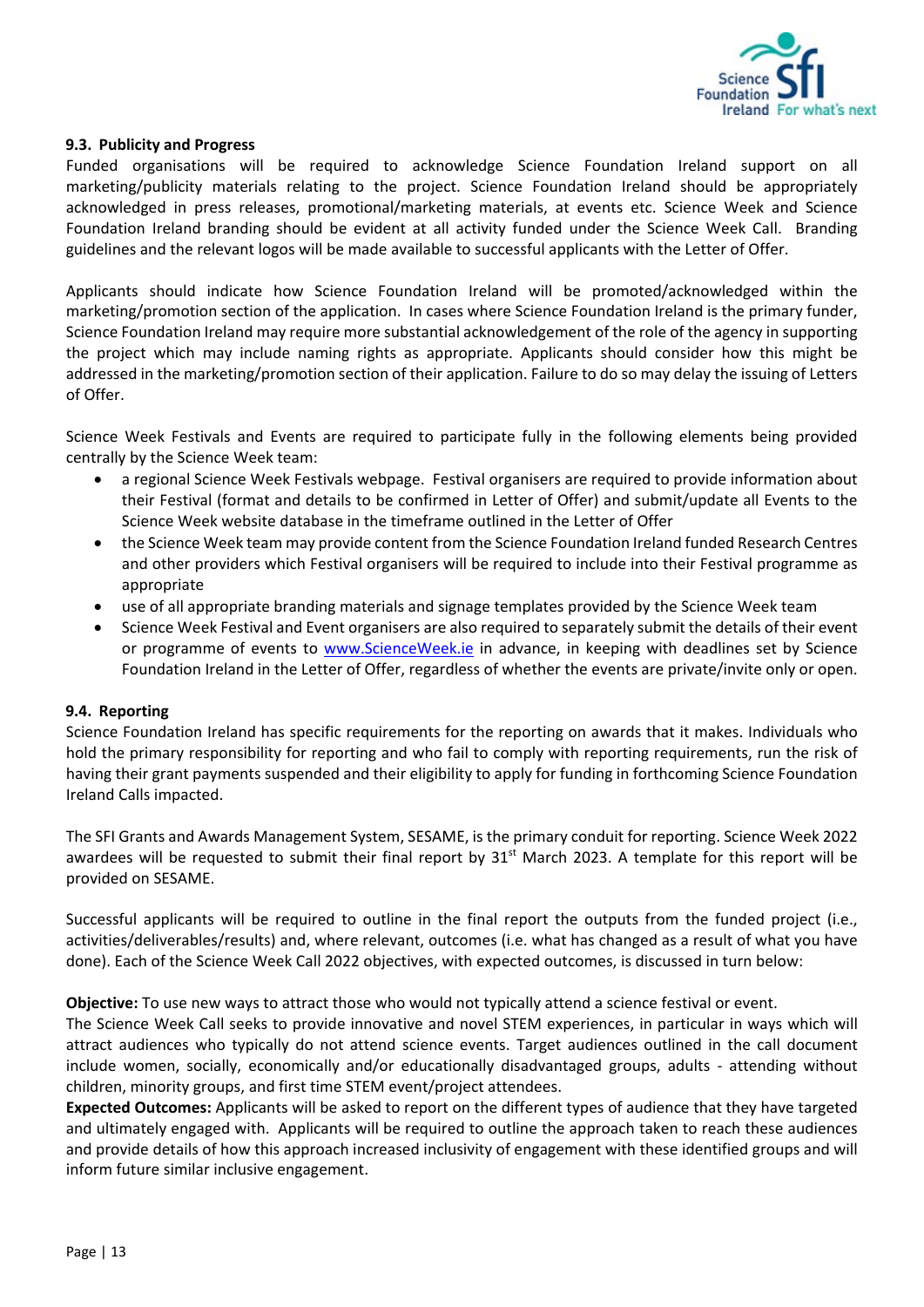

**Objective:** To stimulate engagement and curiosity amongst the public in STEM.

The Science Week Call seeks to promote the engagement and curiosity of the Irish public with STEM. STEM plays an increasingly important role in addressing the social, environmental, and economic challenges faced by the world today. That role needs the support, understanding and active engagement of the public who are the ultimate beneficiaries of it. Science Week should help the public enjoy, appreciate and/or debate the STEM developments in our lives.

**Expected Outcomes:** Applicants will be required to report details of the approach taken to engage with their target audiences in addressing this aim e.g. how pre and post evaluation of the activity was used to measure the change in public perception or increased knowledge of the audience in the role of STEM in addressing societal challenges.

**Objective:** To stimulate and create debate and dialogue amongst the public and with STEM experts, on topics of societal importance where STEM has a key role.

The Science Week Call seeks to support an engaged and scientifically informed society, where through debate and conversation, there is a greater understanding of the important role that STEM plays in addressing key challenges affecting our society and the concerns or opportunities the public has in relation to those challenges. A scientifically engaged society involves debate, dialogue, critical engagement, and opportunities for the public and evidence to influence policy.

**Expected Outcomes:** Applicants are required to include details of outcomes such as an increased awareness of a topic, a change of attitude, perception and/or opinion, arising from the funded activity.

**Objective:** To inspire and create greater public awareness of the impact of STEM on society and its connection and contribution to everyday life.

The Science Week Call seeks to create greater public awareness and celebrate the impact STEM has on our everyday lives and to society. The Call seeks to inspire the Irish public to connect with STEM in their lives.

**Expected Outcomes:** Applicants will be asked to report on how their programme created greater public awareness of the impact of STEM on society.

**Objective:** support the national call to action during Science Week from Science Foundation Ireland Science Week will highlight the potential of existing scientific discoveries but, crucially, it will ask what challenges are most important to the Irish public and how science might help.

**Expected Outcomes:** Applicants will be asked to provide details on the activity delivered to support the national conversation and support the nationwide Call to Action.

**Objective:** engage with community groups on a local level who are not typically reached through the national Science Week campaign

The Science Week Call seeks to support projects that engage at a local level with community groups which organisers build relationships with and are not reached through events co-ordinated by Science Foundation Ireland (e.g. in 2022 Science Foundation Ireland will deliver virtual Science Shows for schools, funding under the Science Week Call should not support school shows, unless they are for content which is of local context.

**Expected Outcomes:** Applicants will be required to provide detail of the approach taken to engage these audiences and how the relationship with the community will be maintained, including feedback from representatives of that community and the experience they had of the Science Week activity

**Objective:** To develop Science Week Festivals or Events with contributions from the communities they aim to engage with.

Science Foundation Ireland recognises that science festivals are traditionally attended by people who have an interest in or established sense of identity with STEM. Applicants are encouraged to use co-creation methods to broaden the relevance to, and participation of, communities that do not typically attend Science Week Events.

**Expected Outcomes:** Applicants will be required to report details of how they engaged with their target participants in advance of, and during, the Science Week Festival or Event in addressing this aim, and how this approach could be used to inform future similar engagement.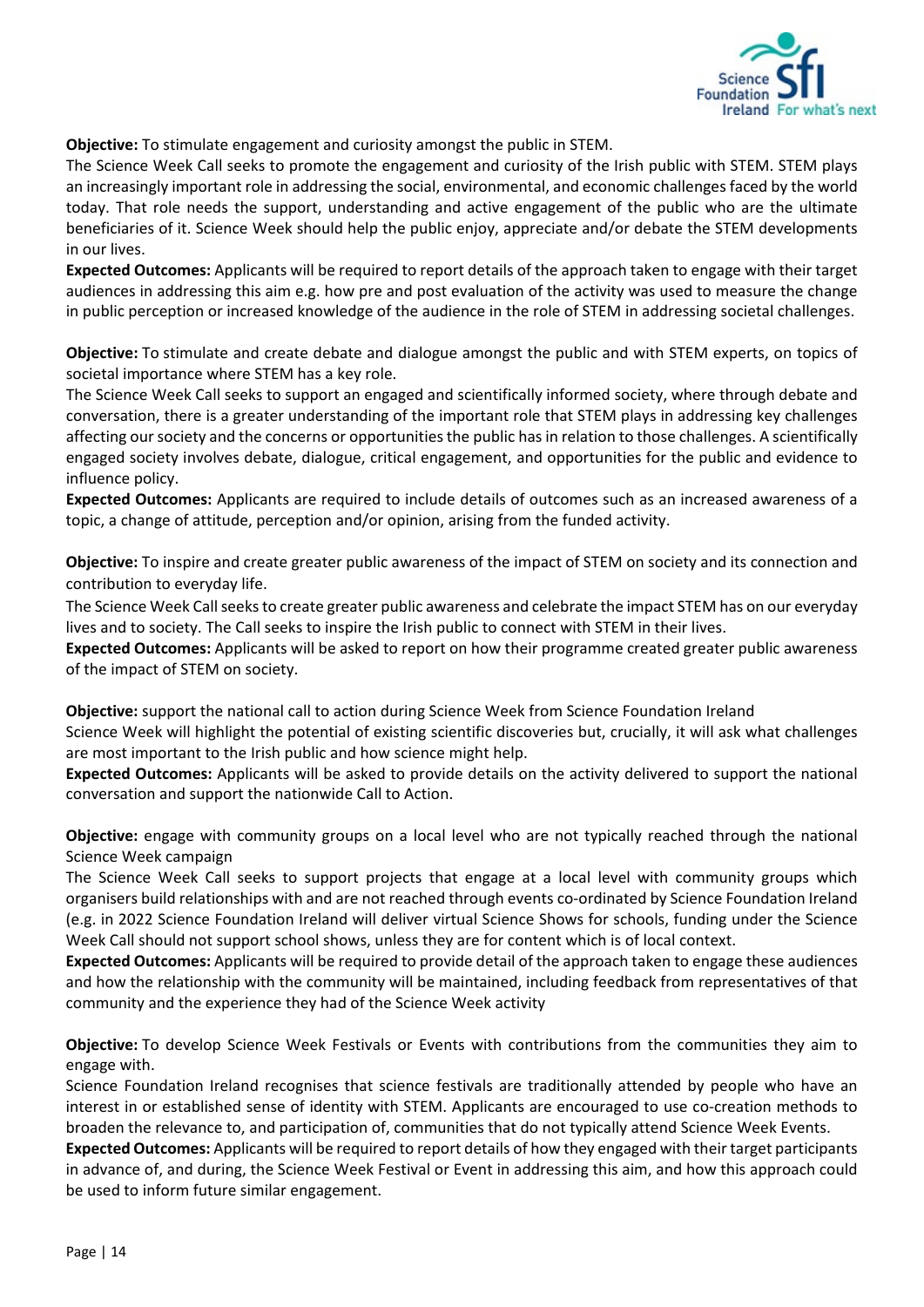

**Objective:** To create a greater local and relevant focus through a regionally collaborative programme of activity supporting national Science Week.

Science Foundation Ireland seeks to provide everyone in Ireland with access to Science Week 2022. A key goal of the Science Week Call is to establish a breadth and depth of excellent, relevant, and meaningful activity that supports national Science Week to address this goal. The programme of activity should have a regional and local reach and broaden participation.

**Expected Outcomes:** Applicants will be required to provide details of the approach taken to reach target participant groups within the identified geographical region of the Festival/Event and how this approach could be used to inform future similar engagement.

**Objective:** To build capacity, excellence and long-term sustainability in Science Week Festivals and Events, especially those which have been previously funded by Science Foundation Ireland.

The programme of activity should have a regional and local reach and broaden participation. The Science Week Call seeks to continue to support the development and evolution of partnerships that provide long-term sustainability and commitment to Science Week annually.

**Expected Outcomes:** The results of this funding should demonstrate an increase in expertise and commitment to delivering Science Week programmes into the future in regional locations. Successful applicants will be required to provide details on the expertise and excellence developed, and partnerships created in support of the programme of activity.

**Objective:** To provide insights into STEM-related careers and discoveries while breaking down any negative stereotypes.

The Science Week Call seeks to support projects that promote the diversity of STEM careers available and provide young people with knowledge of what working life is like in STEM-related jobs.

**Expected Outcomes:** Applicants will be required to provide detail of the approach taken to highlight the diversity of STEM careers illustrated during the Festival/Event and how this will inform future similar engagements.

**Objective:** promote and deliver a diverse and accessible event or programme of events taking into account access needs of the public

The programme of activity should be developed with diversity and representation taken into account at all stages of planning and in the delivery of the programme to ensure representation of the Irish public. All accessibility needs should also be at the forefront of planning.

**Expected Outcomes:** Applicants will be required to provide detail of the approach taken to ensure diversity of presenters and co-coordinators as well demonstrate how all activities were accessible to all members of the Irish public.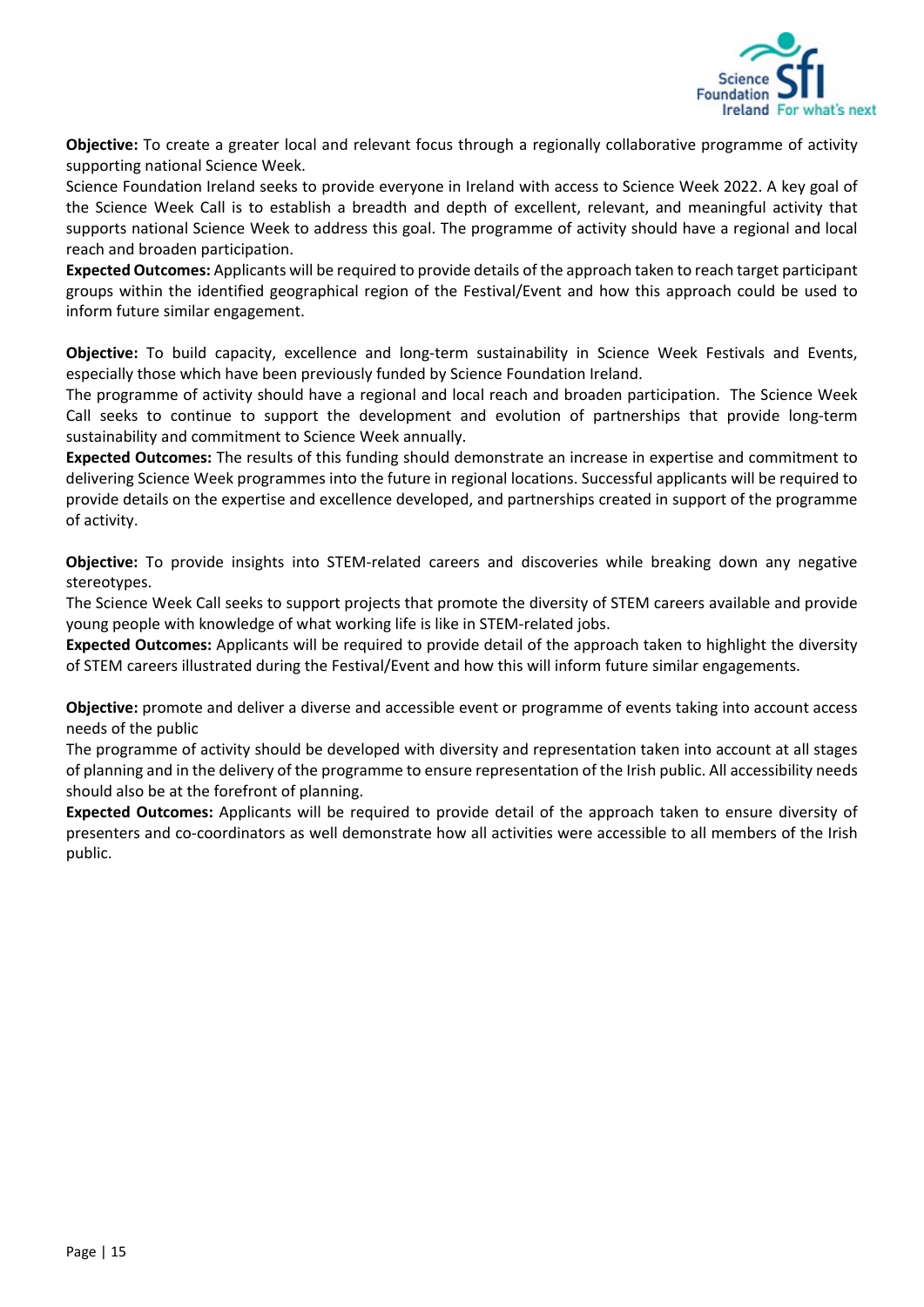

## <span id="page-15-0"></span>**10. Application Submission Checklist**

To allow Science Foundation Ireland to fully evaluate completed applications, please ensure that you have completed the below items.

- 1. Complete all sections of the application form via SESAME, Science Foundation Ireland's online grants and awards management system.
- 2. Upload a one-page (max) CV for the project lead and each of the project team members **using the SFI Discover Programme CV Template and written with relevance to this project**.
- 3. Have you completed and signed the relevant cover sheet?
	- a. **Eligible Research Bodies**should complete, sign, stamp and upload the Eligible Research Body cover sheet (i.e. if your Research Body is listed here).
	- b. **Other bodies** should complete the below steps to be eligible for the SFI Science Week Call Funding 2022:
		- i. **State Body** (e.g., city or county council) complete, sign, stamp and upload the Other Body – State Body Cover Sheet available on SESAME.
		- ii. **Other Body** (i.e., not an Eligible Research Body or a State Body) complete, sign and upload, relevant cover sheet (Other Organisation Cover Sheet) and all required corporate / financial information as outlined in the Guidance Document/on SESAME. Complete, sign and upload the Declaration of Bona Fides and Letter of Solvency (both available to download from SESAME).
- 4. \* only applicable to previously funded Science Week Festivals Have you completed and uploaded the STEM Education and Public Engagement Track Record and Excellence Form? Only a single PDF upload of the completed template (MAX 4 pages) will be accepted.
- 5. Have you uploaded any letters of support / commitment to the project from partners if appropriate? Letters of support are only required from relevant organisations whose contribution is a key element to the delivery of the project. The letter of support should outline how the organisation will support the project, including funding amounts if applicable as opposed to outlining support in principle.

*The above checklist is for guidance purposes only and Science Foundation Ireland will not accept any responsibility for omissions from this checklist or in an application. Applicants are advised to read all the documentation in full to provide a comprehensive submission.*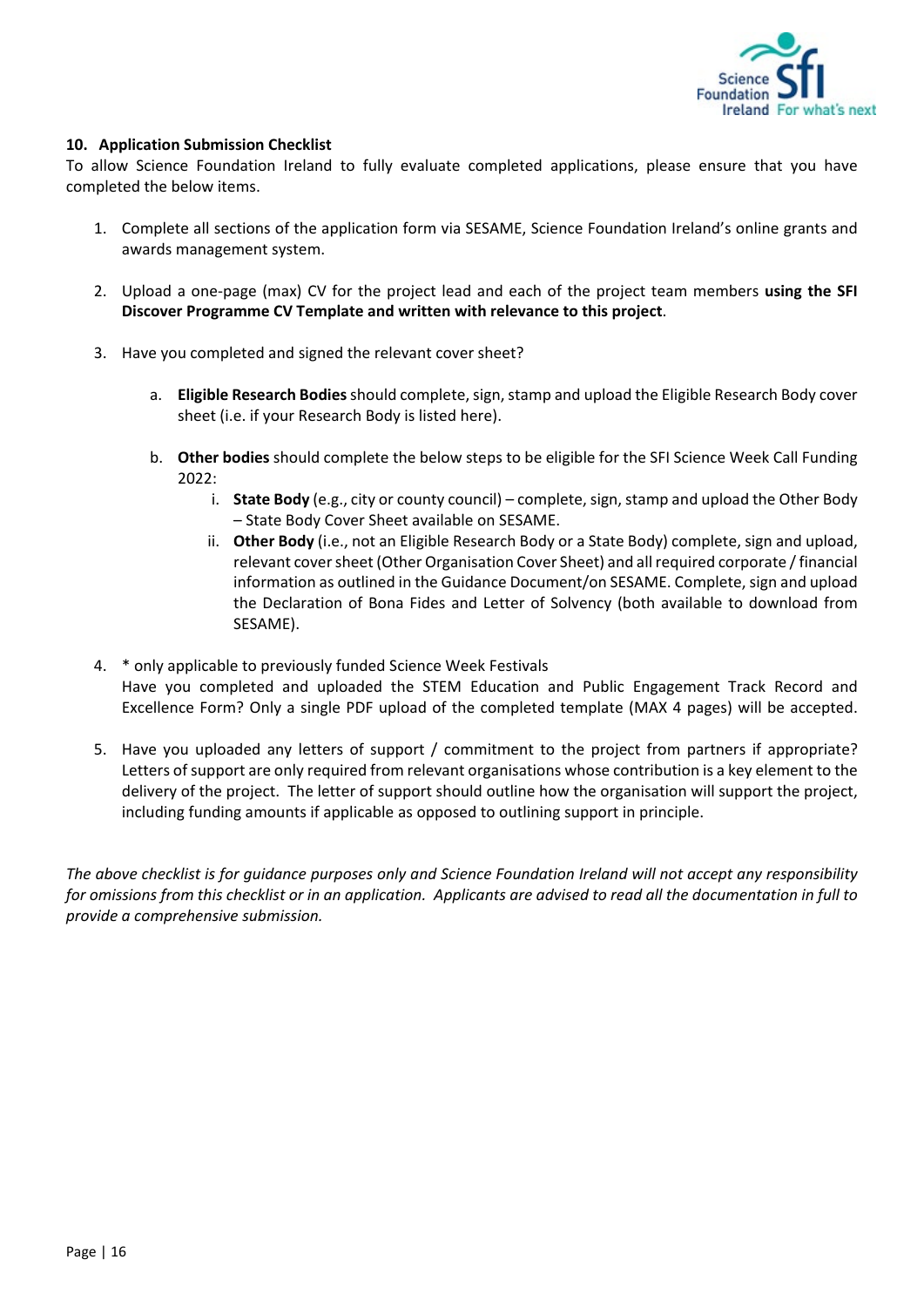

## <span id="page-16-0"></span>**11. Grant Conditions**

SFI Discover Grant Terms and Conditions for the Discover Programme Calls can be found [here.](https://www.sfi.ie/funding/sfi-policies-and-guidance/sfi-general-terms-and-conditions/SFI-Discover-Programme-Grant-TCs-October-2018-Final.pdf)

## <span id="page-16-1"></span>**11.1. State Aid**

As per SFI's Grant Conditions (inclusive of the SFI Discover Grant Terms & Conditions, Letters of Offer and SFI Policy documents), all SFI funding granted under this call is subject to, and must be compliant with, State aid legislation based on Article 107(1) of the Treaty of the Functioning of the European Union (TFEU)<sup>[9](#page-16-2)</sup>.

Recipients of Grant funding must therefore ensure that any funding received from SFI does not, directly, or indirectly, give rise to the granting of State aid.

Recipients of Grant funding from SFI under this call should be aware, as advised in the Call documentation and Letter of Offer, that there is no reliance on State aid Decision(s), the De Minimis Regulation, or the General Block Exemption Regulation.

When SFI awards a Grant under this Programme it is on the understanding that:

- a) The SFI grant will not give rise to the granting of State aid within the meaning of Article 107(1) TFEU;
- b) The SFI Grant will be used only for non-economic activities; and
- c) Where the recipient, in receipt an SFI Grant under this call, is engaged in both economic and non-economic activities, that the recipient has in place appropriate accounting separation processes, such that the two kinds of activities and their costs, funding and revenues can be clearly separated so that cross-subsidisation of the economic activity is effectively avoided.

It is the responsibility of applicants to ensure that State aid does not apply to SFI Grants under this Call. The State aid information in this call document is provided by way of guidance only and it is not a substitute for legal or professional advice, which is the responsibility of applicants.

Guidance on State aid for applicants to and recipients of, SFI grant funding [can be found here.](https://www.sfi.ie/funding/sfi-policies-and-guidance/state-aid/)

<span id="page-16-2"></span><sup>9</sup> [Commission Notice on the notion of State aid as referred to in Article 107\(1\) of the Treaty on the Functioning of the](https://eur-lex.europa.eu/legal-content/EN/TXT/PDF/?uri=CELEX:52016XC0719(05)&from=EN)  [European Union](https://eur-lex.europa.eu/legal-content/EN/TXT/PDF/?uri=CELEX:52016XC0719(05)&from=EN)